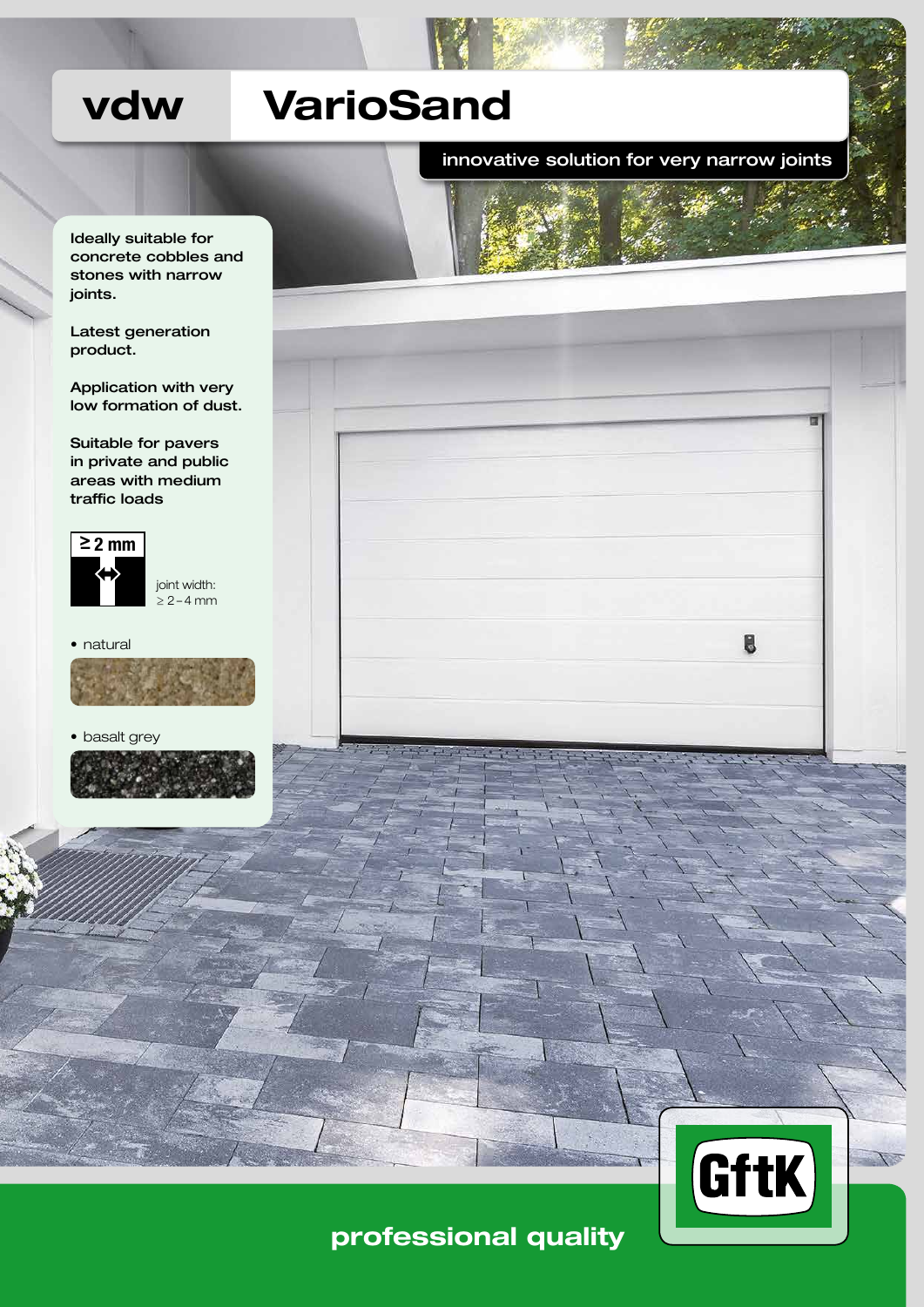## Application



Brush VarioSand into the joints, brush off any surplus material



Compact the material by using a wacker plate



Following, take a second go; put further sand into the joints and compact again. Afterwards brush off residue-free and clear chamfers, if necessary



Water the surface sufficiently, pay attention to finishing treatment!

#### Requirements:

Site requirements: A stable, load-bearing structure and a water permeable sub-base. Joint depth must be at least 40 mm. the joint width at least continuously 2mm up to max. 4 mm. Ambient and substrate temperatures should be min. 8° Celsius, max. 30° Celsius. After installation, a frost free period of at least two days is required (essential).

#### Test area:

On some concrete stone pavings, the contact with vdw VarioSand can change the optical appearance of the stone (foggy appearance or discolorations). Therefore always apply a test area first!

#### Tools:

- Coconut fibre brush
- Squeegee
- Big rubber mallet (to be used for areas that cannot be treated with a wacker plate)
- Water supply, a hose with a spray nozzle
- A sponge, if necessary
- Only for new installations: "big" wacker plate (if necessary equipped with screen mat, depending on the type of stones)
- Otherwise: "small" wacker plate (about 60-80 kgs) which is used to compact the jointing material, depending on the type of stones equipped with screen mat, if necessary

#### Preparation:

Clean the surface of all dirt, cementitous residues, organic materials, or any other contaminants, including cleaning out all of the joints to the required depth. The stone surface as well as the joints themselves must be absolutely dry because otherwise the binder contained in the product will be activated which will lead to contaminations on the stone surface. If necessary, residual moisture may be eliminated by using a gas burner.

#### Filling the joints:

Brush in the vdw VarioSand until joints are completely filled. Brush off the surface and compact the material by using a small wacker plate (60–80 kgs) equipped with a screen mat. Small areas may be treated with a rubber mallet. Be sure to compact the material thoroughly in order to achieve a solid and durable result. Repeat this procedure until the required filling height is achieved. Test the compression by testing with a finger that the material is firm and solid. Joint should be filled up to max 2 mm beneath the upper surface of the stones, chamfers must be brushed free before activating the binding agent. At last, brush off the surface with a soft, clean and dry brush so that no residues are left.

#### Activation of the binding agent:

Wet the surface thoroughly with clean water from the tap, using a soft jet of water in small sections, beginning from the lowest point. Repeat this procedure 4-5 times, depending on the joint width until the complete jointing material in its full depth is saturated with water. Avoid washing the VarioSand out of the joints. Do not use a water jet that is too strong (or too close) in order to avoid foaming of the binding agent. Make sure that the surface does not get dry during watering.

Test: Check if the jointing material is completely saturated with water at several points by using a screwdriver or a spatula (just lift the sand and put it back again into the joint after examination). Do not drown the surface and avoid ponding. In case there is standing water on the surface just remove by using a sponge or rubber squeegee.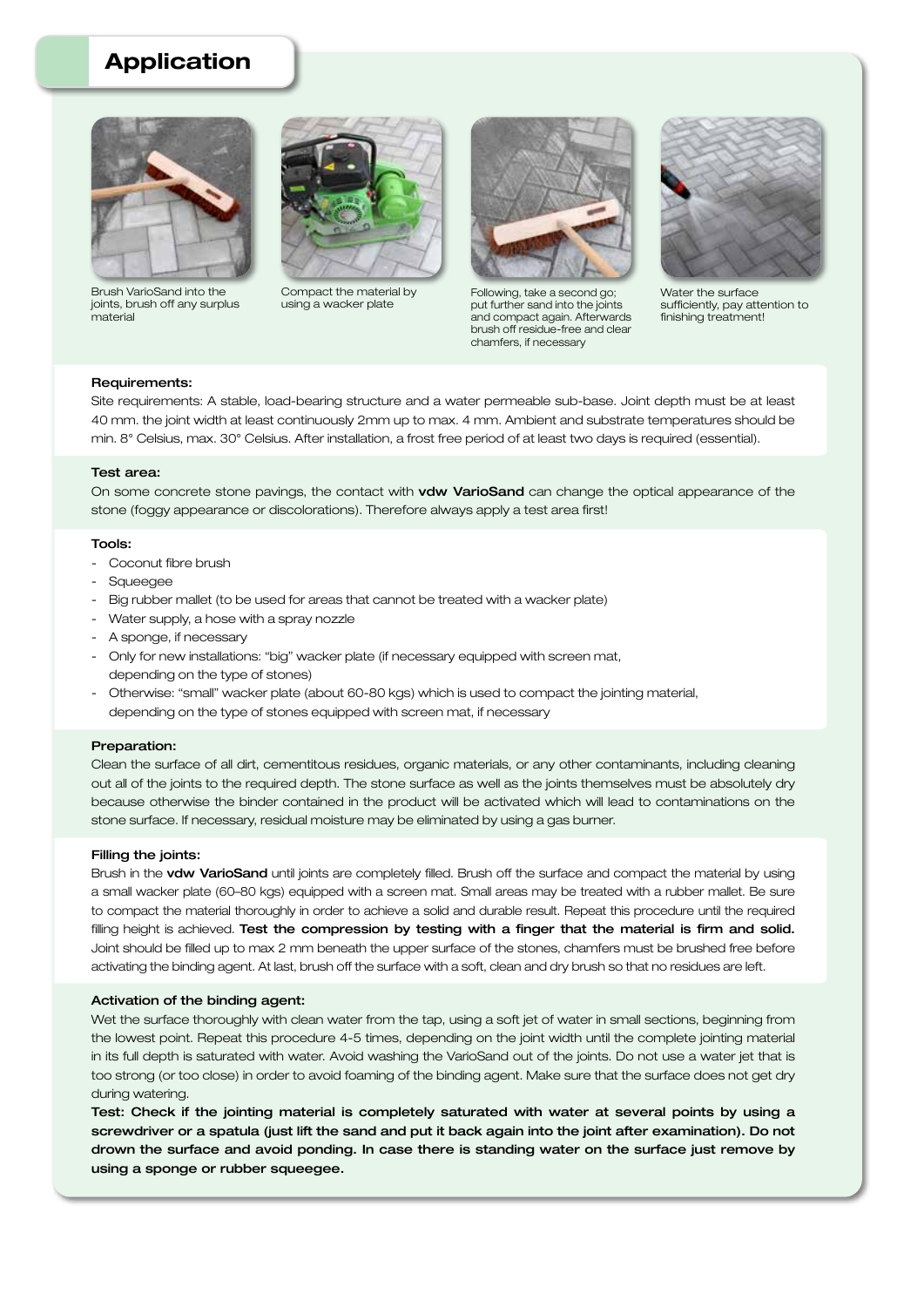#### Post treatment:

The following relates to a temperature of 20 °C / 68 °F and 65 % relative humidity.

#### Higher temperatures will shorten the curing period, lower temperatures will increase it.

vdw VarioSand must completely dry in order to achieve a perfect result. For that reason, we strongly recommend to apply the material in dry and sunny weather conditions. Protect the jointed area against rain for at least three hours. (Prolong the protection in case of low temperatures!) Afterwards, remove the rain protection. In case of dry weather, do not cover the surface so that the material may perfectly harden.

The finished area must not be driven or walked on directly, the surface is walkable after three hours and may be driven on after three days. The final opening should be after 5 days of curing.

## Important information

As a basic principle it must be stated that permanent wetness may damage the joints. vdw VarioSand is not suitable for jet-washing or mechanical sweeper resistant!

In case the water within the material does not evaporate or evaporates only very slowly due to unfavorable weather conditions during the hardening process the vdw VarioSand cannot dry through and will thus not harden properly. In this case the duration of protection against rain as well as before the final opening have to be prolonged.

In case of existing older areas the stone surfaces might be roughened due to general use, weathering and/or cleaning so that a final cleaning of the surface after jointing might not be possible without residues! In spite of appropriate jointing foggy patches may be left. The same is true for freshly laid areas with open porous concrete pavers or clinkers. In these cases we recommend a pre-treatment of the surface with vdw 950 StoneProtect Plus 3 in 1.

The information on this Technical Data Sheet (TDS) is intended to give advice based on our testing and experience. We cannot guarantee results in any individual circumstances due to the variety of potential situations and the storage and application conditions for our products which are beyond our control. Specific project testing should be carried out where required.

Our Terms and Conditions of Sale and Delivery apply. No direct legal liability can be assumed based on the data in this Product Information Sheet, or from any verbal advice unless this advice is expressly confirmed by us in writing. This Product Information Sheet replaces all previous versions.

Rheinbach-Flerzheim, june 2021